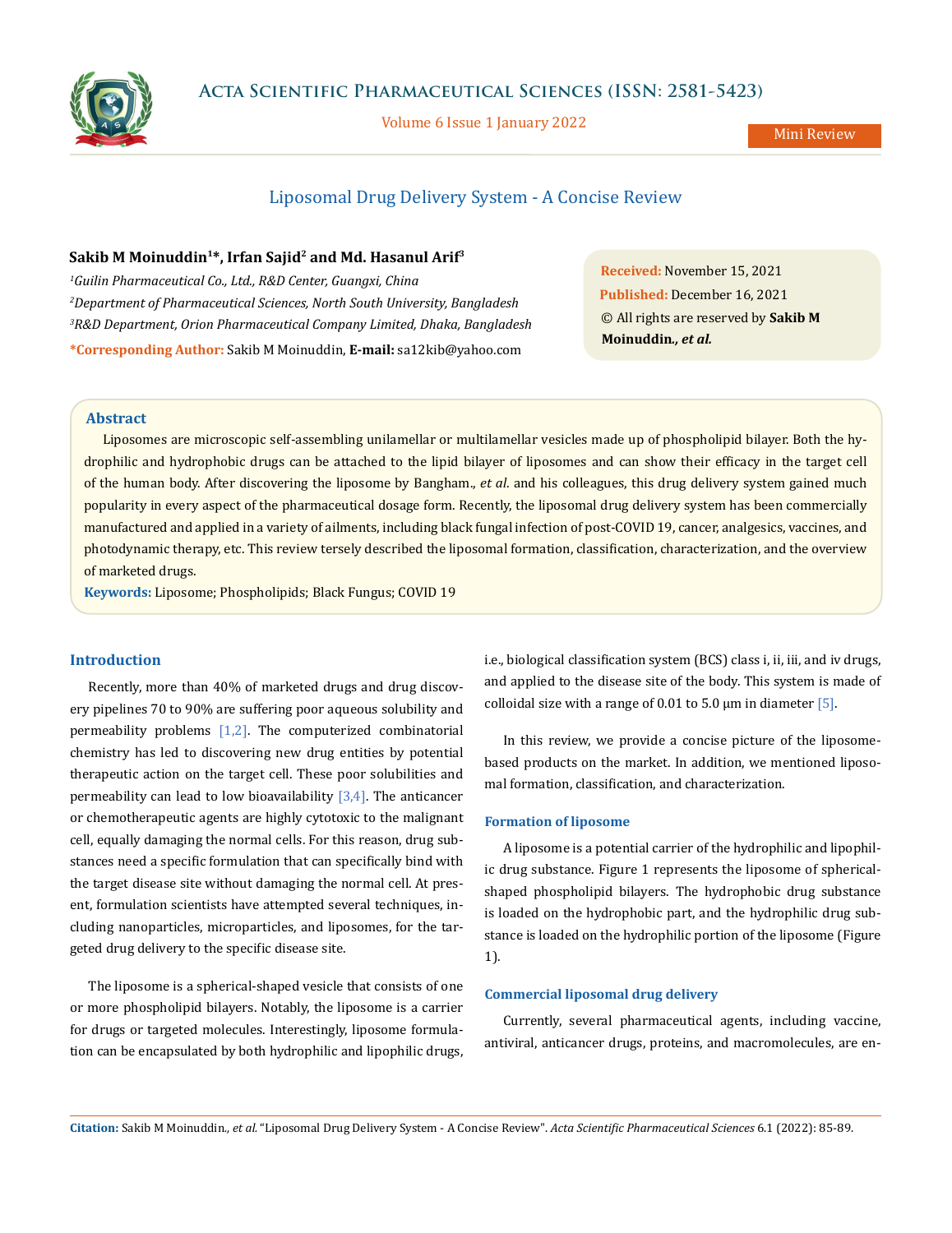

Verteporfin Visudyne®  $|2000|$ Valeant Canada LP Age-related macular degeneration, pathologic myopia, and ocular Histoplasmosis  $\vert$ Cytarabine DepoCyt® 1999 Pacira (formerly SkyePharma) Neoplastic meningitis and lymphomatous meningitis  $\begin{array}{|c|c|c|c|c|c|c|c|}\hline \text{Cisplatin} & \text{Lipoplation} & \text{2007} & \text{Regulon, Inc} & \text{Epithelial} \hline \end{array}$ malignancies Morphine Morphine DepoDur® 2004 SkyePharma, Endo Postoperative pain following 86

**Table 1:** List of marketed drugs.

Besides post-COVID 19 treatment, liposomal drug delivery is also applied in cancer therapy, different types of fungal disease, analgesics, viral vaccines, and photodynamic therapy [6]. The liposomal dosage form is also involved in pulmonary arterial hyperten-

major surgery

**Figure 1:** Liposomal drug delivery.

capsulated commercially in liposomal form  $[6]$  (Table 1). Recently liposomal injection amphotericin B was successfully applied in post-COVID 19 infected black fungus [7-9]. Liposomal amphotericin B injection is very effective against black fungal disease. The black fungus infects the lungs, stomach, intestine, skin, sinuses, and brain; however, this disease is rare, and thousands of infected cases were reported during the second wave of COVID 19 in India and a few reported cases in Bangladesh [8,10].

| <b>Drug Name</b>    | <b>Trade Name</b>       | <b>Year</b> | <b>Manufacturer</b>               | <b>Indications</b>                      |  |
|---------------------|-------------------------|-------------|-----------------------------------|-----------------------------------------|--|
| Amphoteri-<br>cin B | Abelcet <sup>®</sup>    | 1995        | Enzon                             |                                         |  |
|                     | Amphotec <sup>®</sup>   | 1996        | Ben Venue<br>Laboratories,<br>Inc | Fungal<br>infection                     |  |
|                     | Ambisome™               |             | 1997 Gilead Sciences              |                                         |  |
|                     | DaunorubicinDaounoXome™ |             | Gilead Sciences                   | Kaposi's<br>sarcoma                     |  |
| Doxorubicin         | $DoxiI^m$               | 1995        | Ortho Biotech                     | Refractory                              |  |
|                     | Caelvx <sup>TM</sup>    |             | 1995 Schering-Plough              | Kaposi's                                |  |
|                     | Myocet <sup>®</sup>     | 2000        | Zeneus                            | sarcoma,<br>recurrent                   |  |
|                     | Lipo-Dox $^{\circledR}$ |             | TTY BIOPHARM                      | breast cancer,<br>and ovarian<br>cancer |  |





### **Classification of liposome**

Liposome classification is based on the size, the number of phospholipid bilayers, composition, and drug delivery mechanism

**Citation:** Sakib M Moinuddin*., et al.* "Liposomal Drug Delivery System - A Concise Review". *Acta Scientific Pharmaceutical Sciences* 6.1 (2022): 85-89.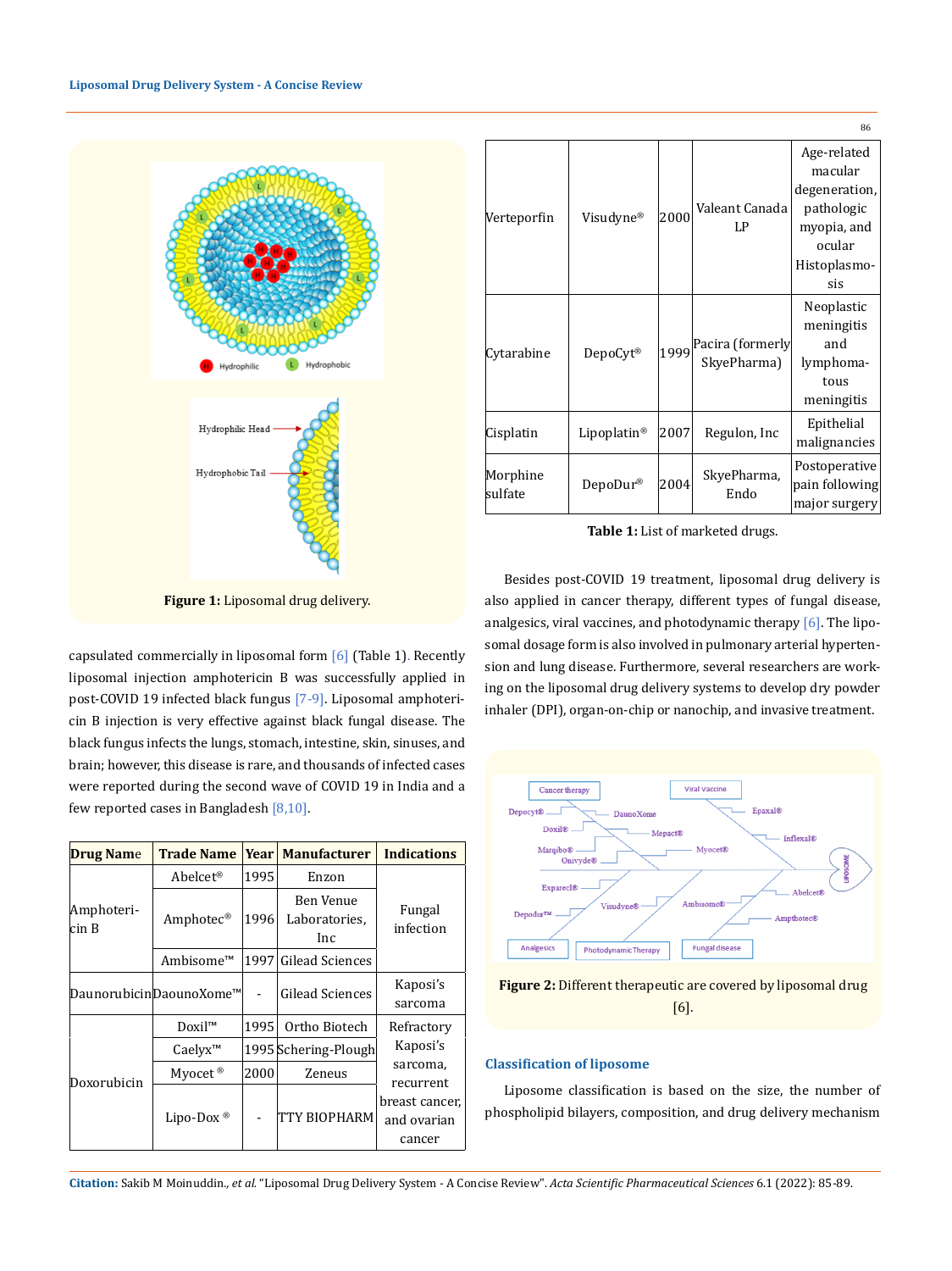[11,12]. However, based on the size and number of the phospholipid bilayers, the liposomes are divided into two classes named one phospholipid and several phospholipids. Both categories can further be subdivided into several groups. Moreover, liposomes are divided into several groups depending on the composition, including conventional liposomes, fusogenic liposomes, pH-sensitive liposomes, cationic liposomes, long-circulating liposomes, and immune liposomes [12].



**Figure 3:** Schematic diagram of liposomal classification.

#### **Preparation of liposomes**

In 1961, the lipid-based vesicles were reported by Bangham., *et al*. and his coworker [13]. After that, plenty of liposome preparation has been utilized, including lipid hydration, ethanol injection, freeze-drying, reverse phase evaporation, etc. In the conventional methods, the lipid is initially dissolved in an organic solvent and then dried by a rotary solvent evaporation technique. The lipids are dispersed in an aqueous solution, and then the resulting liposomes are purified (Table 2). Liposome forms spontaneously when lipids are dispersed in an aqueous medium. The thin-film hydration methods are simple and widely used in lab-scale and semiproduction scale operations. The liposome fabrication involves the three most important steps: vesicle formation, size reduction, and purification (Table 2).

### **Liposome characterization**

Liposome behavior in both physical and biological systems is influenced by various parameters such as size, shape, lamellarity,

| <b>Steps</b>              | <b>Process</b>                                              | <b>Types of Liposomes</b>                        |
|---------------------------|-------------------------------------------------------------|--------------------------------------------------|
| Vesicle<br>Formation      | Lipid hydration followed<br>by vortex or manual<br>stirring | Multilamellar vesicles<br>(MLV)                  |
|                           | Reverse-phase<br>evaporation                                | MLV.<br>Large unilamellar<br>vesicles (LUV)      |
|                           | Organic solvent injection                                   | MLV, LUV, Small<br>unilamellar vesicles<br>(SUV) |
|                           | Freeze-thawing                                              | MLV, LUV                                         |
|                           | pH gradient                                                 | LUV, SUV                                         |
|                           | Dehydration-rehydration                                     | <b>MLV</b>                                       |
|                           | Detergent dialysis                                          | MLV, LUV                                         |
| Vesicle<br>size-reduction | <b>Extrusion through</b><br>polycarbonate<br>membranes      | LUV, SUV                                         |
|                           | High-pressure<br>homogenization                             | LUV, SUV                                         |
|                           | Microfluidization                                           | <b>Mainly SUV</b>                                |
|                           | Sonication                                                  | <b>Mainly SUV</b>                                |
| Purification              | Centrifugation                                              |                                                  |
|                           | <b>Dialysis</b>                                             |                                                  |
|                           | Column chromatography<br>separation                         |                                                  |
|                           | Ultrafiltration                                             |                                                  |

**87** 

**Table 2:** Methods of liposome preparation [14-16].

entrapment volume, etc. Thus, liposome in-vivo behavior depends on these factors too (Table 3) [17].

| <b>Characterization Parameters</b>                                           | <b>Instrumentations</b>                |  |  |  |
|------------------------------------------------------------------------------|----------------------------------------|--|--|--|
| Chemical Characterization                                                    |                                        |  |  |  |
| Drug Concentration by Assay                                                  | HPLC, UV                               |  |  |  |
| Phospholipid Concentration by<br>Barlett/Stewart assay                       | <b>HPLC</b>                            |  |  |  |
| Cholesterol concentration                                                    | <b>HPLC</b>                            |  |  |  |
| Lipid Peroxidation                                                           | UV absorbance, TBA, iodometric,<br>GLC |  |  |  |
| Lipid hydrolysis, Cholesterol<br>auto-oxidation, ant- oxidant<br>degradation | HPLC, TLC,                             |  |  |  |

**Citation:** Sakib M Moinuddin*., et al.* "Liposomal Drug Delivery System - A Concise Review". *Acta Scientific Pharmaceutical Sciences* 6.1 (2022): 85-89.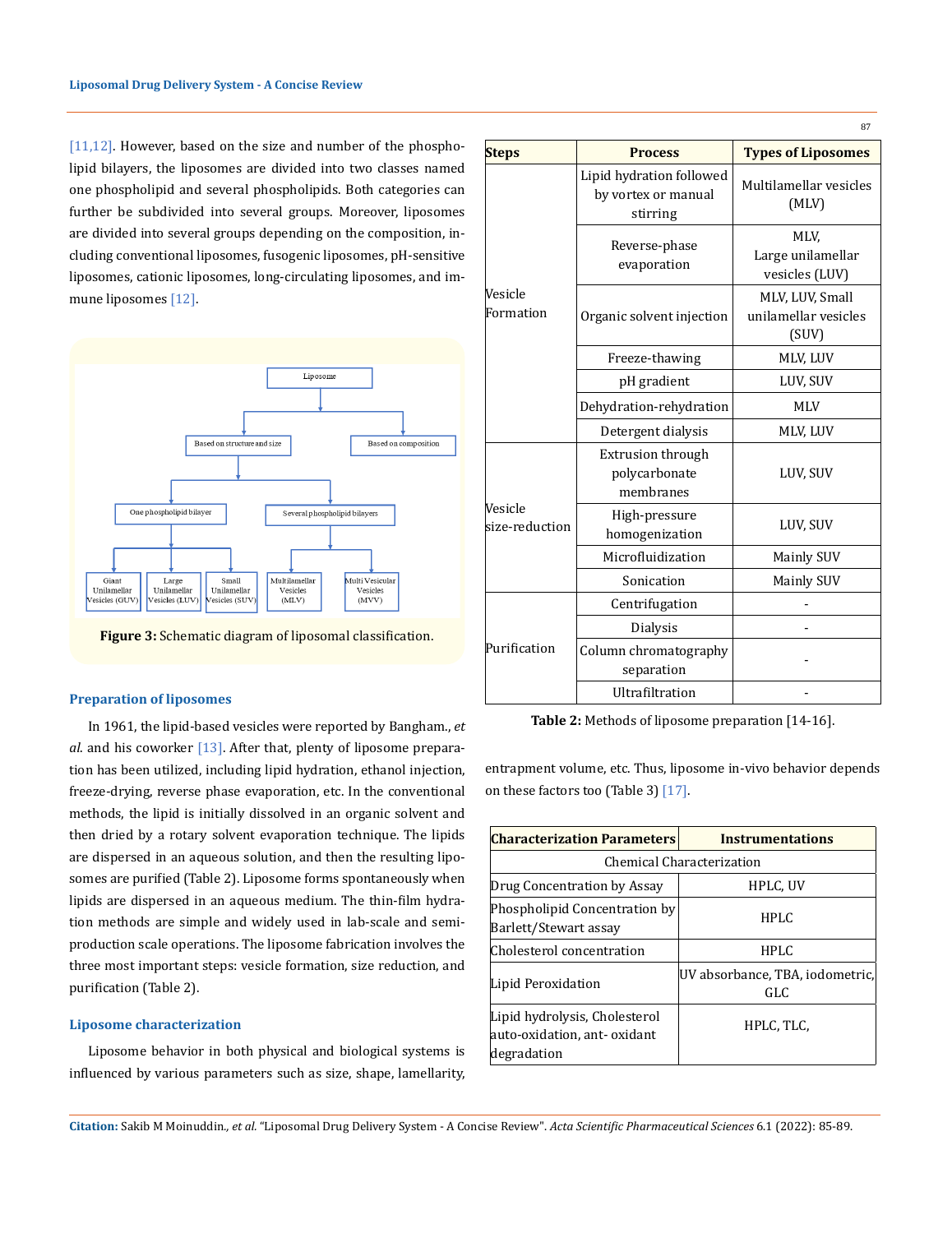| þН                                     | pH meter                                                                                                            |  |  |  |
|----------------------------------------|---------------------------------------------------------------------------------------------------------------------|--|--|--|
| Osmolarity                             | osmometer                                                                                                           |  |  |  |
| Physical Characterization              |                                                                                                                     |  |  |  |
| Vesicle size and surface<br>morphology | Transmission electron<br>microscopy (TEM),<br>Freeze-fracture electron<br>microscopy                                |  |  |  |
| Size distribution                      | Dynamic light scattering (DLS),<br>Zetasizer, TEM, Polymerase<br>chain reaction (PCR),<br>Gel permeation, Exclusion |  |  |  |
| Surface charge                         | Free-flow electrophoresis                                                                                           |  |  |  |
| Electric surface potential and<br>þН   | Zeta potential measurement, pH<br>probes                                                                            |  |  |  |
| Lamellarity                            | SAXS, <sup>31</sup> NMR, Freeze fracture EM                                                                         |  |  |  |
| Phase behavior                         | Freeze fracture electronic<br>microscope, Differential<br>scanning calorimetry (DSC)                                |  |  |  |
| % Entrapment Efficiency                | Minicolumn centrifugation, Gel<br>exclusion, Ion exchange,<br>Protamine aggregation,<br>Radiolabeling               |  |  |  |
| Drug release                           | Diffusion                                                                                                           |  |  |  |
| <b>Biological Characterization</b>     |                                                                                                                     |  |  |  |
| Sterility                              | Aerobic or anaerobic cultures                                                                                       |  |  |  |
| Pyrogenicity                           | Limulus amebocyte lysate (LAL)<br>test                                                                              |  |  |  |
| Animal toxicity                        | Monitoring survival rates,<br>Histopathology                                                                        |  |  |  |

**Table 3:** Liposome Characterization [17].

### **Conclusion**

Liposomal drug delivery is gaining popularity due to its contribution to the pharmaceutical drug delivery and cosmetics arena. In the pharmaceutical drug delivery sector, liposomes successfully footprinted in the commercial market in 1995 by introducing Doxil®. After that, the liposomal drug delivery system never looked back, and numerous researches are ongoing in both the academic and pharmaceutical industries. From this review, readers can get concise information on marketed liposomal drugs, preparation, and characterization.

# **Bibliography**

- 1. Moinuddin S M., *et al*[. "Facile formation of co-amorphous aten](https://pubmed.ncbi.nlm.nih.gov/28893583/)[olol and hydrochlorothiazide mixtures via cryogenic-milling:](https://pubmed.ncbi.nlm.nih.gov/28893583/)  [enhanced physical stability, dissolution and pharmacokinetic](https://pubmed.ncbi.nlm.nih.gov/28893583/)  profile". *[International Journal of Pharmaceutics](https://pubmed.ncbi.nlm.nih.gov/28893583/)* 532.1 (2017): [393-400.](https://pubmed.ncbi.nlm.nih.gov/28893583/)
- 2. Moinuddin S M., *et al*[. "Enhanced Physical Stability and Syn](https://pubmed.ncbi.nlm.nih.gov/31898765/)[chronized Release of Febuxostat and Indomethacin in Coa](https://pubmed.ncbi.nlm.nih.gov/31898765/)morphous Solids". *[AAPS PharmSciTech](https://pubmed.ncbi.nlm.nih.gov/31898765/)* 21.2 (2020): 1-10.
- 3. [Lombardino J G and Lowe J A. "The role of the medicinal chem](https://www.nature.com/articles/nrd1523)[ist in drug discovery—then and now".](https://www.nature.com/articles/nrd1523) *Nature Reviews Drug Discovery* [3.10 \(2004\): 853-862.](https://www.nature.com/articles/nrd1523)
- 4. Kalepu S., *et al*[. "Liposomal drug delivery system—a compre](https://www.researchgate.net/publication/264893924_Liposomal_drug_delivery_system_-_A_Comprehensive_Review)hensive review". *[International Journal of Drug Development](https://www.researchgate.net/publication/264893924_Liposomal_drug_delivery_system_-_A_Comprehensive_Review)  and Research* [5.4 \(2013\): 62-75.](https://www.researchgate.net/publication/264893924_Liposomal_drug_delivery_system_-_A_Comprehensive_Review)
- 5. Mishra H., *et al*[. "A comprehensive review on Liposomes: a](http://jddtonline.info/index.php/jddt/article/view/2071)  novel drug delivery system". *[Journal of Drug Delivery and Ther](http://jddtonline.info/index.php/jddt/article/view/2071)apeutics* [8.6 \(2018\): 400-404.](http://jddtonline.info/index.php/jddt/article/view/2071)
- 6. Bulbake U., *et al*[. "Liposomal formulations in clinical use: an](https://pubmed.ncbi.nlm.nih.gov/28346375/)  [updated review".](https://pubmed.ncbi.nlm.nih.gov/28346375/) *Pharmaceutics* 9.2 (2017): 12.
- 7. Nambiar M., *et al*[. "Post-COVID alliance-mucormycosis, a fatal](https://www.sciencedirect.com/science/article/pii/S1319562X21005775)  [sequel to the pandemic in India".](https://www.sciencedirect.com/science/article/pii/S1319562X21005775) *Saudi Journal of Biological [Sciences](https://www.sciencedirect.com/science/article/pii/S1319562X21005775)* (2021).
- 8. [Divakar P K. "Fungal Taxa Responsible for Mucormycosis/"Black](https://www.mdpi.com/2309-608X/7/8/641)  [Fungus" among COVID-19 Patients in India".](https://www.mdpi.com/2309-608X/7/8/641) *Journal of Fungi* [7.8 \(2021\): 641.](https://www.mdpi.com/2309-608X/7/8/641)
- 9. Mucormycosis K K P. "A Black Fungus-Post COVID Complications". *Journal of Regenerative Biology and Medicine* 3.4 (2021): 1-8.
- 10. Rahman F I., *et al*[. "Mucormycosis or black fungus infection](https://onlinelibrary.wiley.com/doi/10.1002/jmv.27207)  [is a new scare in South Asian countries during the COVID-19](https://onlinelibrary.wiley.com/doi/10.1002/jmv.27207)  [pandemic: Associated risk factors and preventive measures".](https://onlinelibrary.wiley.com/doi/10.1002/jmv.27207)  *[Journal of Medical Virology](https://onlinelibrary.wiley.com/doi/10.1002/jmv.27207)* (2021).
- 11. Akbarzadeh A., *et al*[. "Liposome: classification, preparation,](https://nanoscalereslett.springeropen.com/articles/10.1186/1556-276X-8-102)  and applications". *[Nanoscale Research Letters](https://nanoscalereslett.springeropen.com/articles/10.1186/1556-276X-8-102)* 8.1 (2013): 1-9.
- 12. Barba A A., *et al*[. "Lipid delivery systems for nucleic-acid](https://pubmed.ncbi.nlm.nih.gov/31344836/)[based-drugs: From production to clinical applications".](https://pubmed.ncbi.nlm.nih.gov/31344836/) *Pharmaceutics* [11.8 \(2019\): 360.](https://pubmed.ncbi.nlm.nih.gov/31344836/)
- 13. [Bangham A. "Lipid bilayers and biomembranes".](https://pubmed.ncbi.nlm.nih.gov/4563442/) *Annual Review of Biochemistry* [41.1 \(1972\): 753-776.](https://pubmed.ncbi.nlm.nih.gov/4563442/)